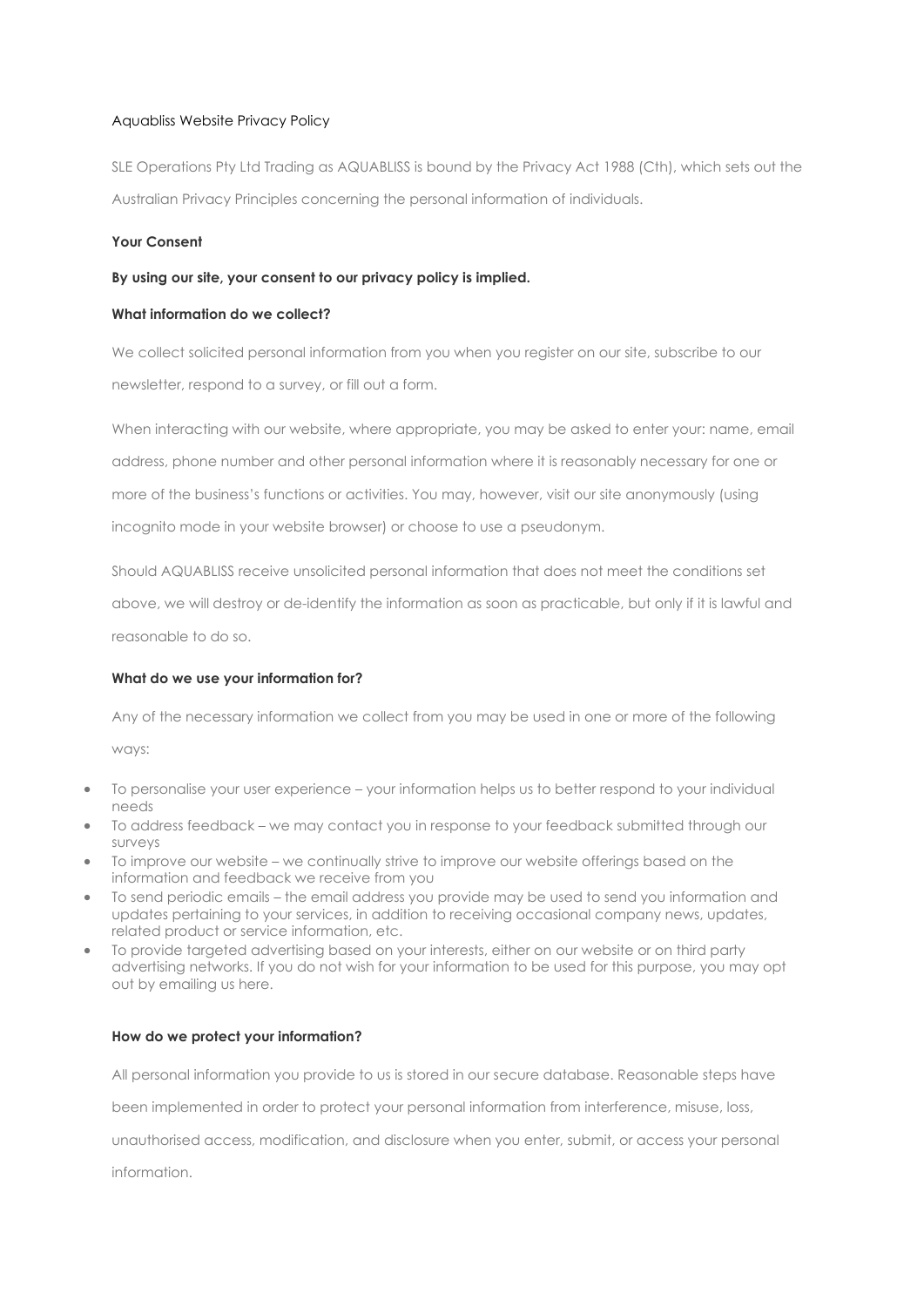#### **Do we disclose any information to outside parties?**

Unless authorised by you or as part of a sale of business or assets, we do not sell, trade, or otherwise transfer to outside parties your personally identifiable information. This does not include trusted third parties who assist us in operating our website, conducting our business, or servicing you. Those third parties may be located overseas, and to the extent to which is practicable to specify the countries in which such third parties are likely to be located, we advise that they include the United States.

By providing your personal information, you agree to the sharing of your personal information with third parties outside of Australia. We will take all steps reasonably necessary to ensure that your personal information is treated securely and in accordance with this policy.

We may also release your information when we believe this is appropriate to comply with the law, enforce our site policies, or protect ours or others' rights, property, or safety. However, non-personally identifiable visitor information may be provided to other parties for marketing, advertising, or other uses.

#### **Third party links**

Occasionally, at our discretion, we may include or offer third party products or services on our website or through our communications. These third-party sites have separate and independent privacy policies. We therefore have no responsibility or liability for the content and activities of these linked sites. Nonetheless, we seek to protect the integrity of our site and welcome any feedback about these sites.

### **Google Analytics**

The services contained in this section enable AQUABLISS to monitor and analyse web traffic and can be used to keep track of User behaviour.

### **Google Analytics (Google)**

Google Analytics is a web analysis service provided by Google Inc. ("Google"). Google utilises the Data collected to track and examine the use of this Application, to prepare reports on its activities and share them with other Google services.

Google may use the Data collected to contextualise and personalise the ads of its own advertising network.

Personal Data collected: Browser Cookie and Usage Data.

Place of processing: USA – Privacy Policy – Opt Out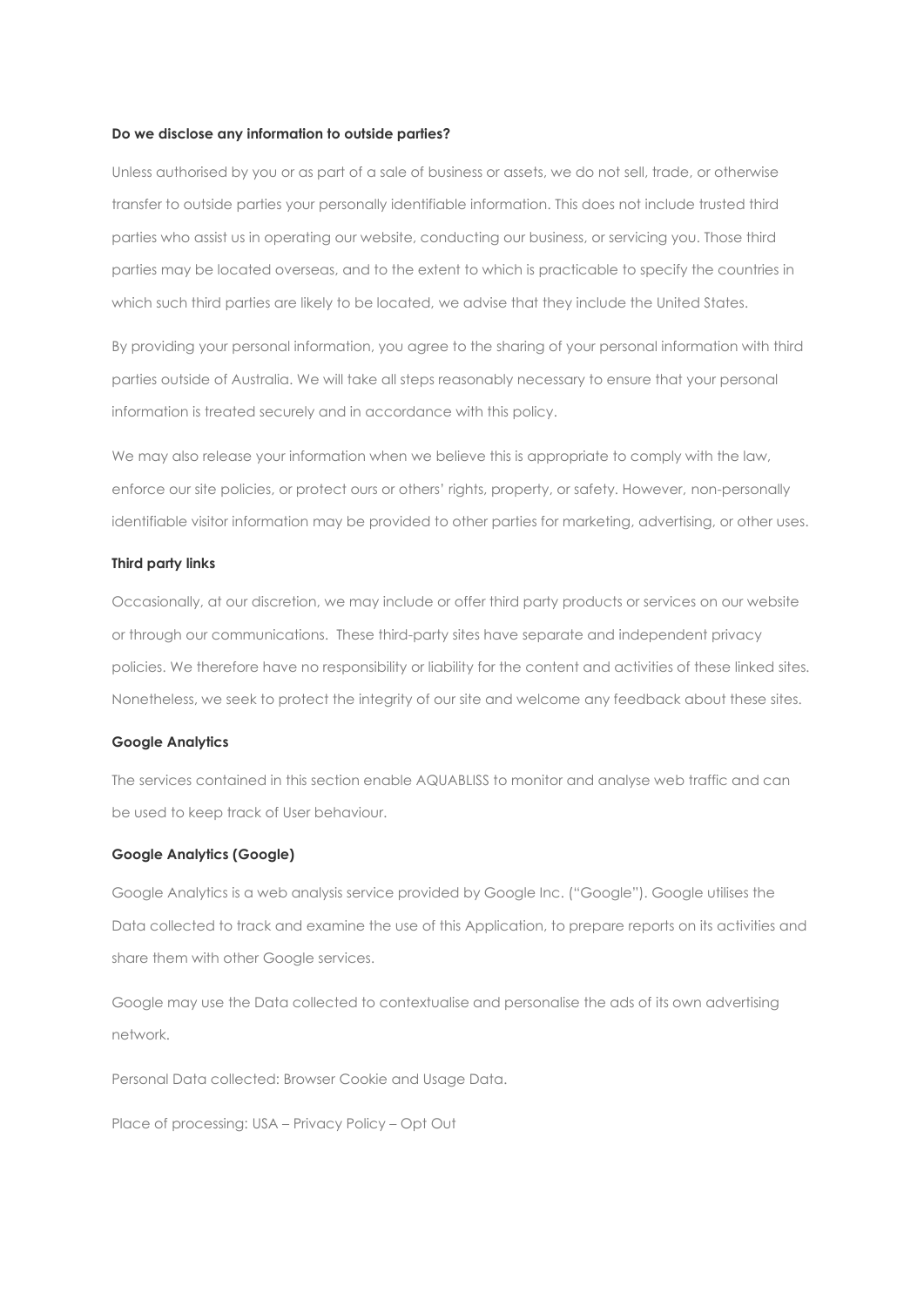## **Opting out and unsubscribing**

If, at any time, you would like to unsubscribe from receiving future emails, we include an unsubscribe link at the bottom of each email. You may also choose to contact us using the contact information provided under the section 'Contacting Us'.

We take all reasonable steps to ensure your personal details are up to date, correct, and complete. At any time, you have the right to:

- Review the personal information you have supplied us
- Request that your personal information may not be used to contact you
- Request that your personal information be removed from any solicited list used by us
- Request that your personal information be deleted from our records
- To opt out of being solicited by AQUABLISS

### **Access to your information**

You may, at any time, request access to the personal information which we hold about you by sending an email to info@aquabliss.com.au. We will respond to such requests within a reasonable time of it being received by us, without any charge to you.

We will endeavour to provide access in the manner requested by you if it is reasonable and practicable to do so, otherwise we will take reasonable steps to provide access in a way that meets our mutual needs.

If we refuse your request for access on any ground permitted by law, we will give you written notice in accordance with the Privacy Act, including setting out the ground(s) for the refusal (except to the extent that, having regard to the ground(s) of the refusal, it would be unreasonable to do so) and the mechanisms available to complain about the refusal.

### **Correction of personal information**

You may, at any time, request access to the personal information which we hold about you by sending an email to [info@aquabliss.com.au](mailto:info@aquabliss.com.au) We will respond to such requests within a reasonable time of it being received by us, without any charge to you. We will take steps that are reasonable to correct information to ensure that it is accurate, up to date, complete, relevant and not misleading.

Where personal information has previously been disclosed to another organisation by us and this information has been corrected, you may, at any time, request us to notify the other organisation of the correction. We will take steps that are reasonable to give that notification, unless it is impracticable or unlawful to do so.